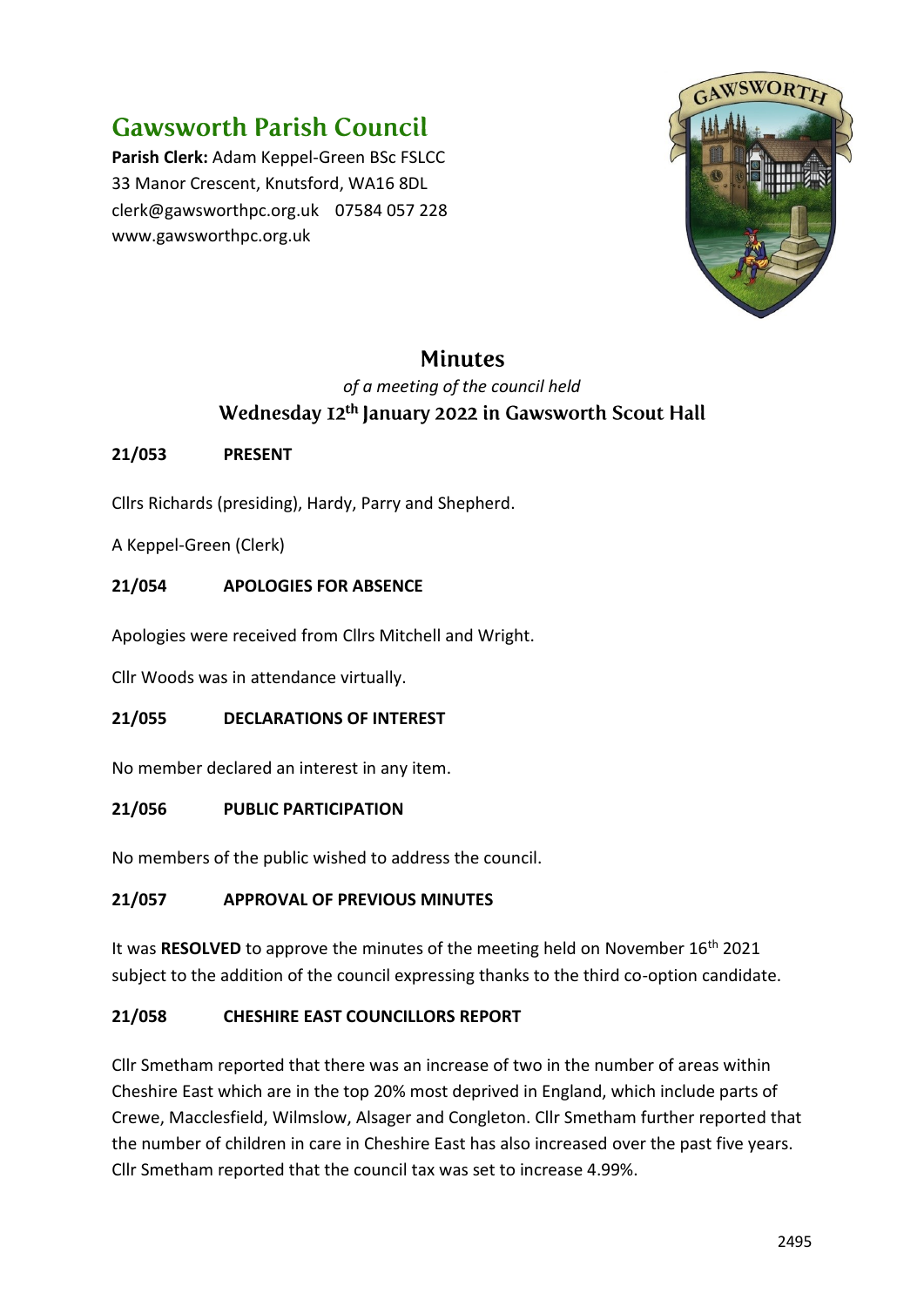Cllr Parry raised a query about the allocation of a county farm, Cllr Smetham undertook to look into it.

# **21/059 PARISH MATTERS**

Cllr Shepherd highlighted the new consultation on updated plans for the South Macclesfield Development Area, it was agreed that the Clerk submit updated comments based on Cllr Shepherd's feedback on the revisions.

Cllr Woods expressed concern that there had been another accident at the crossroads, stated it was important to progress the improvements at the Penningtons Lane green now the shrubbery had been removed and expressed thanks to the numerous volunteers who supporting the planting of trees, bulbs and whips at Nancy's Wood. Cllr Woods further stated that he had reported a fallen branch on the A536 for which Cheshire East Council disclaimed responsibility.

# **21/060 JODRELL BANK OBSERVATORY SUPPLEMENTARY PLANNING DOCUMENT**

It was **RESOLVED** that the Clerk work with Cllr Woods to submit a response to the consultation.

## **21/061 REPLACEMENT STREET NAME SIGNS**

It was **RESOLVED** to install a new sign at Moss Terrace and undertake work to make the Cowbrook Lane sign legible.

## **21/062 MEETING STREAMING EQUIPMENT**

It was **RESOLVED** to purchase equipment for the streaming of meetings at a cost of £1,088.

## **21/0463 FINANCE**

The council's financial position year to date was noted.

It was **RESOLVED** to approve the following payments:

| Payee                  | <b>Detail</b>                     | <b>Amount</b> |
|------------------------|-----------------------------------|---------------|
| Lightech               | Replacement Light Arch            | 2,064.00      |
| F Morrey and Son       | Trees for Nancy's Wood            | 257.70        |
| Northwich Town Council | November Works                    | 887.10        |
| Gort and March         | Q3 Payroll                        | 43.20         |
| Ivy Cottage Tree Farm  | Pleasance Christmas Tree          | 280.00        |
| Royal Mail             | Response Services (42)            | 26.83         |
| <b>HMRC</b>            | Q3 PAYE                           | 329.80        |
| Jolt                   | <b>Website Hosting and SSL</b>    | 159.60        |
| A Keppel-Green         | January Salary and Reimbursements | 593.20        |